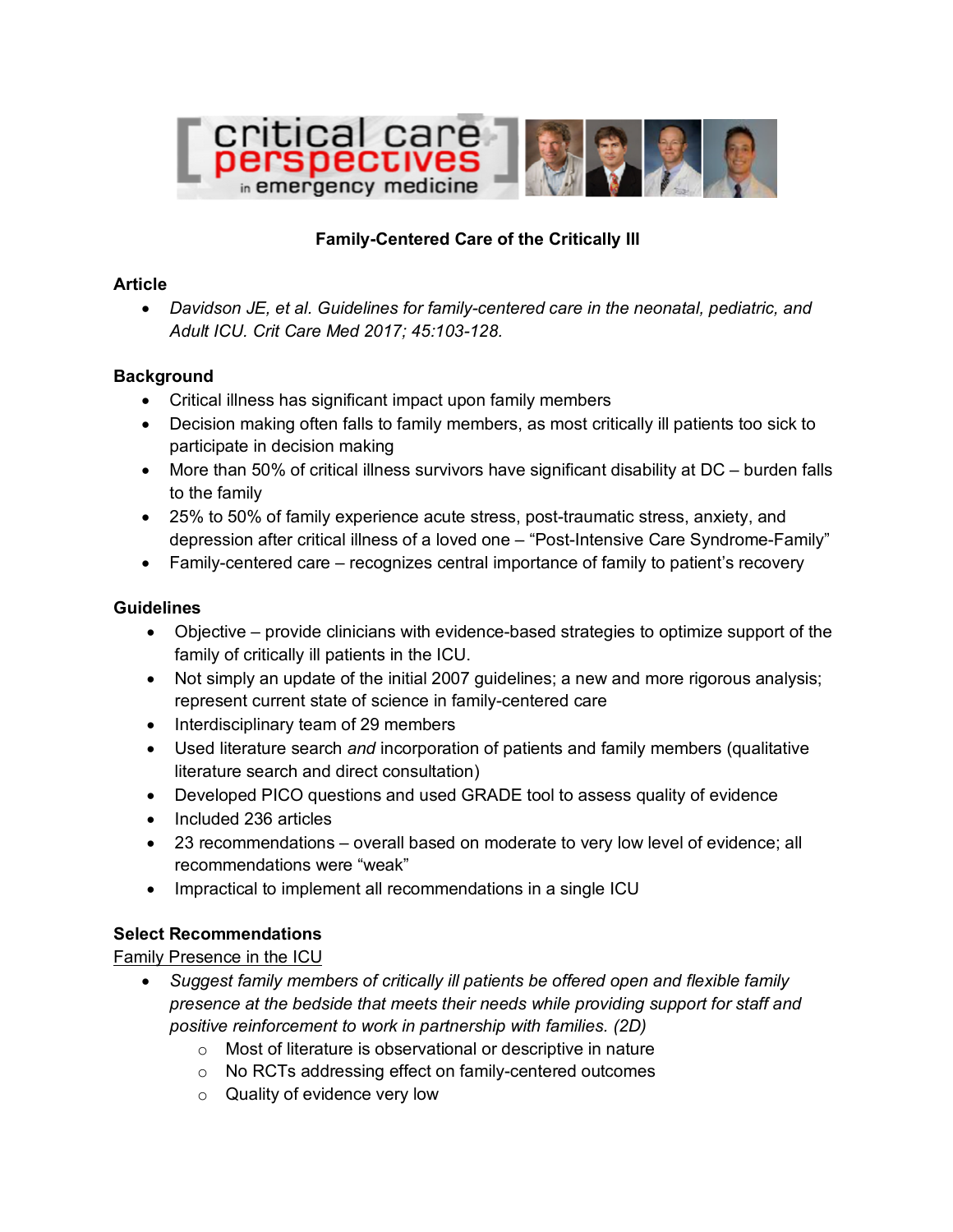- *Suggest that family members be offered the option of participating in interdisciplinary team rounds to improve satisfaction with communication and increase family engagement. (2C)*
	- o Majority of literature is descriptive or observational
	- $\circ$  In general, families are satisfied or slightly more satisfied when they participate in rounds and tend to be in favor of participation compared with traditional rounds format
	- o Only 1 low-quality RCT
	- o Data suggest no immediate harm
- *Suggest family members of patients be offered the option of being present during resuscitation efforts with a staff member assigned to support the family. (2C)*
	- o Several national organizations have made formal statements in support
	- o Large body of descriptive and qualitative literature
	- o Few RCTs or observational studies (several ED and prehospital studies)
	- $\circ$  Despite this, few institutions have adopted policies regarding presence of family during resuscitation in the ICU or ED
	- o Primary concern from inexperience providers is family interference with procedures, psychological trauma and litigation
	- $\circ$  Role of staff support of family during resuscitation not addressed in literature

### Family Support

- *Suggest that ICUs provide family with leaflets that give information about the ICU setting to reduce family member anxiety and stress. (2B)*
	- o 2 studies the demonstrate written materials can improve family member psychological distress
	- o Quality of evidence moderate
	- o No demonstrated associated risk
	- o Low cost intervention
- *Suggest that ICU diaries be implemented to reduce family member anxiety, depression, and post-traumatic stress. (2C)*
	- o Diary written for the ICU patients during their time of critical illness
	- o 2 RCTs –reduce the risk of post-traumatic stress at 3 & 12 months after pt DC
	- o Quality of evidence low
	- o Can be written by relatives, nurses, physicians, and others
- *Suggest that validated decision support tools for family members be implemented in the ICU setting. (2D)*
	- $\circ$  One published study decision support aid used in academic medical center associated with lower clinician-family discordance about prognosis, better quality of communication, and better medical comprehension
- *Suggest that among surrogates of ICU patients who are deemed by clinician to have a poor prognosis, use communication approach, such as the VALUE mnemonic, during family conferences to facilitate communication*
	- o VALUE mnemonic significantly reduced symptoms of PTSD, depression, and anxiety among family members at 90 days after patient death